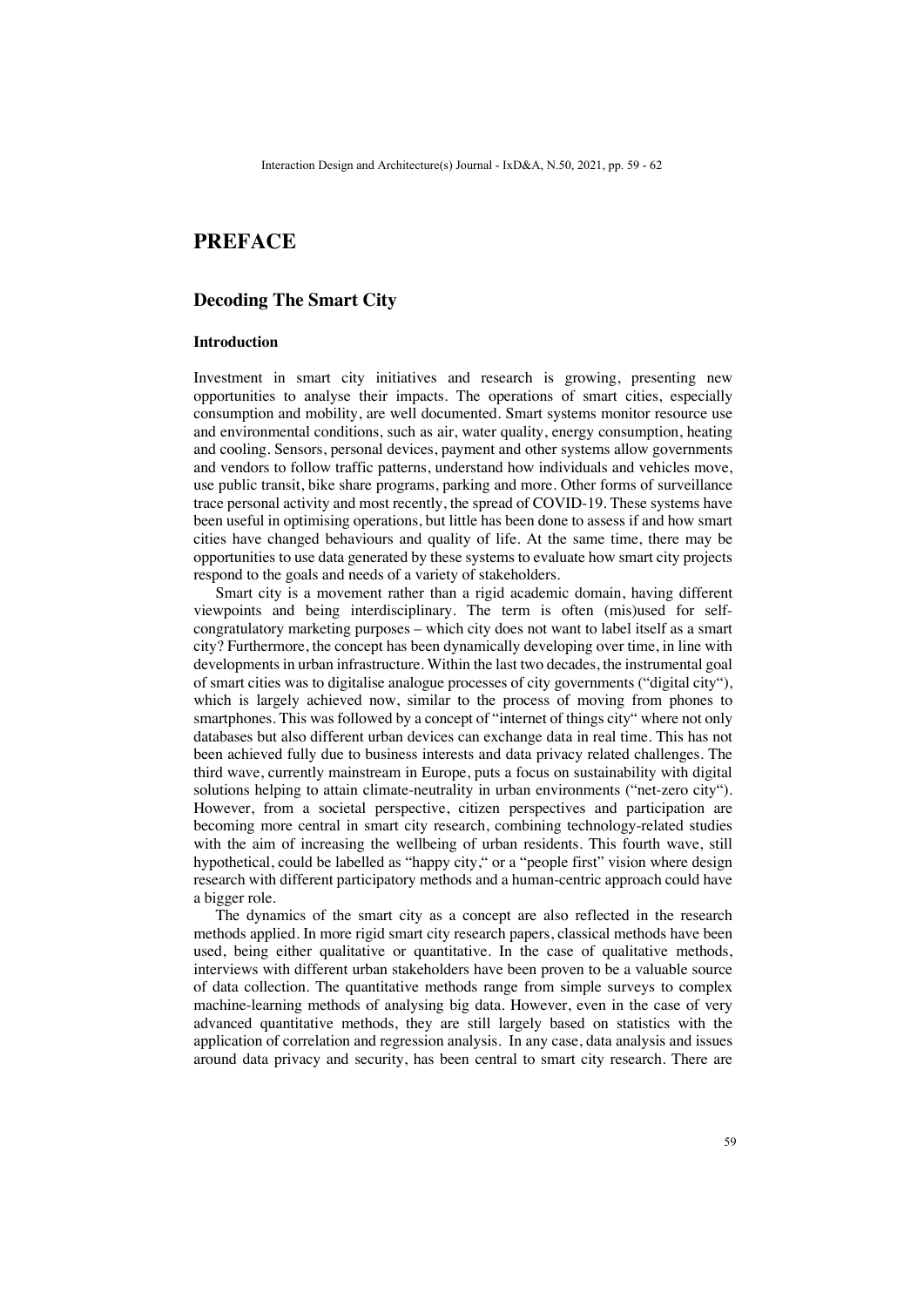plenty of papers published without application of classical (qualitative or quantitative) research methods, which often focus on conceptualisation of smart cities (e.g. based on literature review) and often introduce unique use cases.

New research methods are emerging that balance qualitative and quantitative data, employing human-centred approaches and innovative technologies with the potential to shed light on the social impacts of smart cities. However, many challenges on how to define and evaluate social impacts in smart cities remain. Common challenges include a lack of concrete and comparable performance measures, particularly when social impacts are unexpected or intangible, and a lack of consensus on when, how and from whom to collect data. This is further complicated when addressing issues of inclusion and representation.

Researchers mix methods to achieve a more human-centred focus and to reflect the specific contexts in which the evaluation of smart city projects takes place. Combining smart city technologies and digital engagement tools with approaches based on design research could lead to new understandings of behaviours, values, and quality of life. In addition, innovative methods of collecting data could promote new sustainable urban development.

#### **Overview of the Special Issue**

We invited smart city researchers to discuss methods and processes of defining and evaluating social impacts of smart city projects and to reflect on the influence of technological solutions in social dynamics and everyday life. It is important to understand who are the smart city stakeholders and how their roles are defined in the given context. In addition, in this issue, we seek insights on methods of data collection, analysis and impact assessment in smart city projects as well as novel methods for understanding the short and long-term social impacts of smart city projects. By reflecting on these topics, we gain a better understanding of what kind of research and urban challenges are faced in smart city projects, which also point to future research directions.

The three full papers of this special issue cover philosophical considerations of human experiences in smart cities as well as the autonomy and comfortability of smart home co-living inhabitants. In addition, the papers outline frameworks and practical tools for online engagement of citizens and a more-than-human centred design approach.

In the first paper, Eirene Keh, Madalynne Lawrence, Rosanne Sauz, Nastaran Dadashi and Nazanin Homayounfar employ qualitative methods to evaluate of The Ethical Smart City Framework and Toolkit (ETC) developed for the co-design of smart city projects in Canada. The authors discuss the development of the online public engagement tool and its execution, the workshop. The framework outlined in the paper highlights the community's values and considerations in the design, planning, and implementation of smart city projects. The key findings emphasise the importance of equitable inclusion of participants, open participation engagement and consensus building.

Nils Ehnberg and Turkka Keinonen continue in the second paper with human experiences in smart homes, in particular through a qualitative case study of co-living services in apartment hotels. They extend the definition of the smart city into private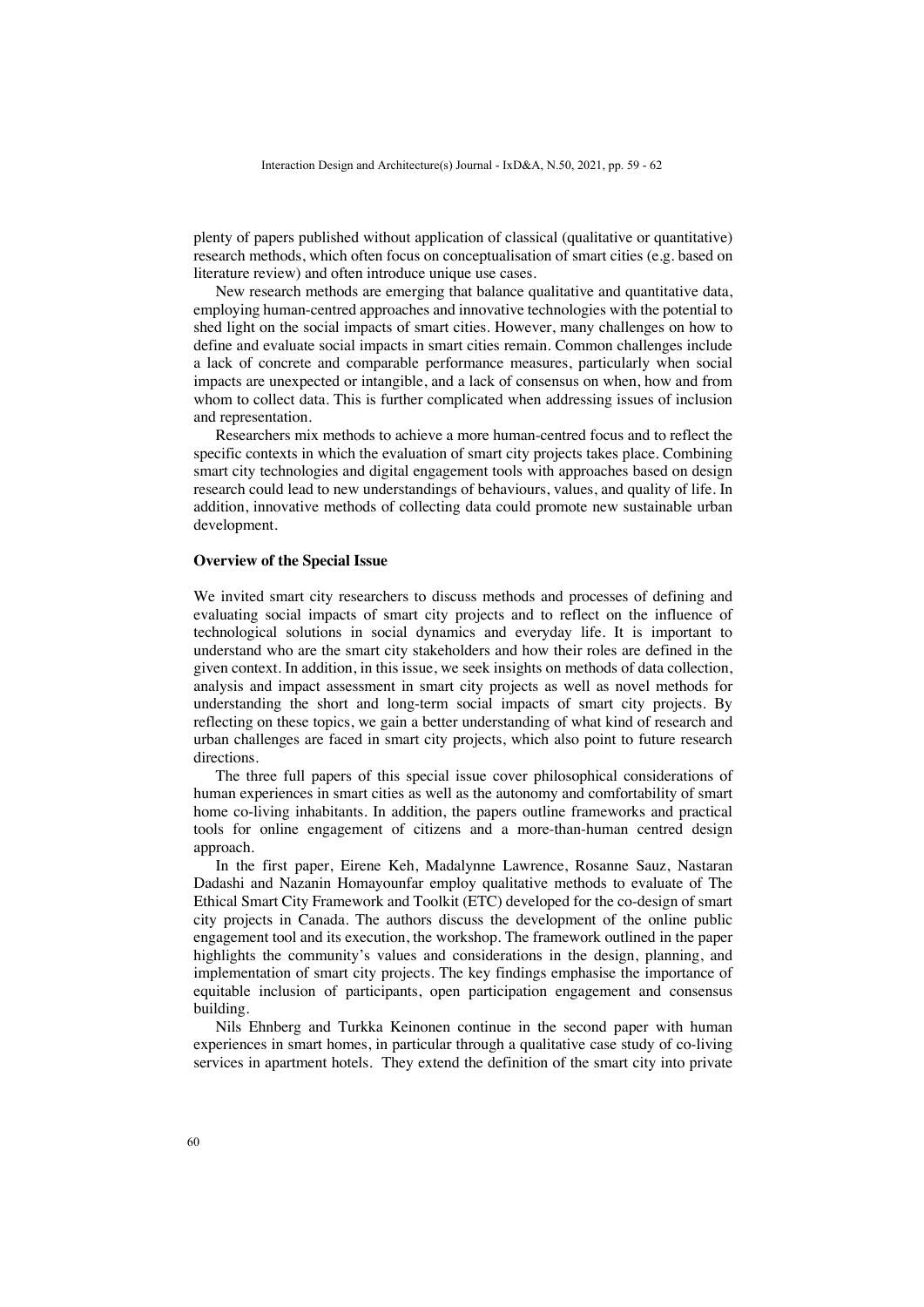and communal domestic spaces, considering not only technology but also the social and economic systems that shape human behaviour in smart homes. They examine tenant experiences through a protection-appreciation space model and discuss the comfortability of the housing service and the autonomy of the residents in a Nordic context. They also identify policy development needs related to smart home technologies in co-living.

A more-than-human perspective in smart cities is discussed by Martin Tomitsch, Joel Fredericks, Dan Vo, Jessica Frawley and Marcus Foth in the third paper. They argue that we need to reconsider human-centred ICT solutions more broadly, recognizing that urban environments are inseparable from nature and taking into account the impacts of digital design projects on local flora and fauna. They describe a framework and principles for developing and employing non-human personas in participatory design processes, using a middle-out collaboration process to increase representation of stakeholders. The method is illustrated through a case study of smart urban furniture in Australia as well as two hypothetical applications to existing smart city projects.

## **Conclusion**

This special issue focuses on the broader understanding of social impacts in a smart city context. The papers outline the complexity of the phenomenon, but also provide models for tackling those challenges both in smart city design processes and the evaluation of their effects on a diversity of stakeholders. The three papers of this issue provide different understandings and experiences of social impact beyond existing smart city indicators.

Recent research highlights connections between environmental and social sustainability in smart cities (Timeus et al. 2020; Trivellato, 2017; Beretta, 2018). By evaluating social impacts, developing assessment methods and tools and, finally, acknowledging the value of assessment in smart city development, we are already on our way to creating more sustainable, smart cities. With this special issue, we want to open up discussion to the variety of approaches to these domains.

*Acknowledgments.* We wish to thank the reviewers for their great help.

*Teija Vainio1 , Elise Hodson1 , Michel Nader Sayún1,2, Ralf-Martin Soe3*

*<sup>1</sup> Department of Design, School of Arts, Design and Architecture, Aalto University, Finland*

*2 Forum Virium Helsinki, Helsinki, Finland*

*3 Tallinn University of Technology (TalTech), Estonia*

## **References**

1. Beretta, I. (2018). The social effects of eco-innovations in Italian smart cities. Cities, 72, 115– 121. https://doi.org/10.1016/j.cities.2017.07.010